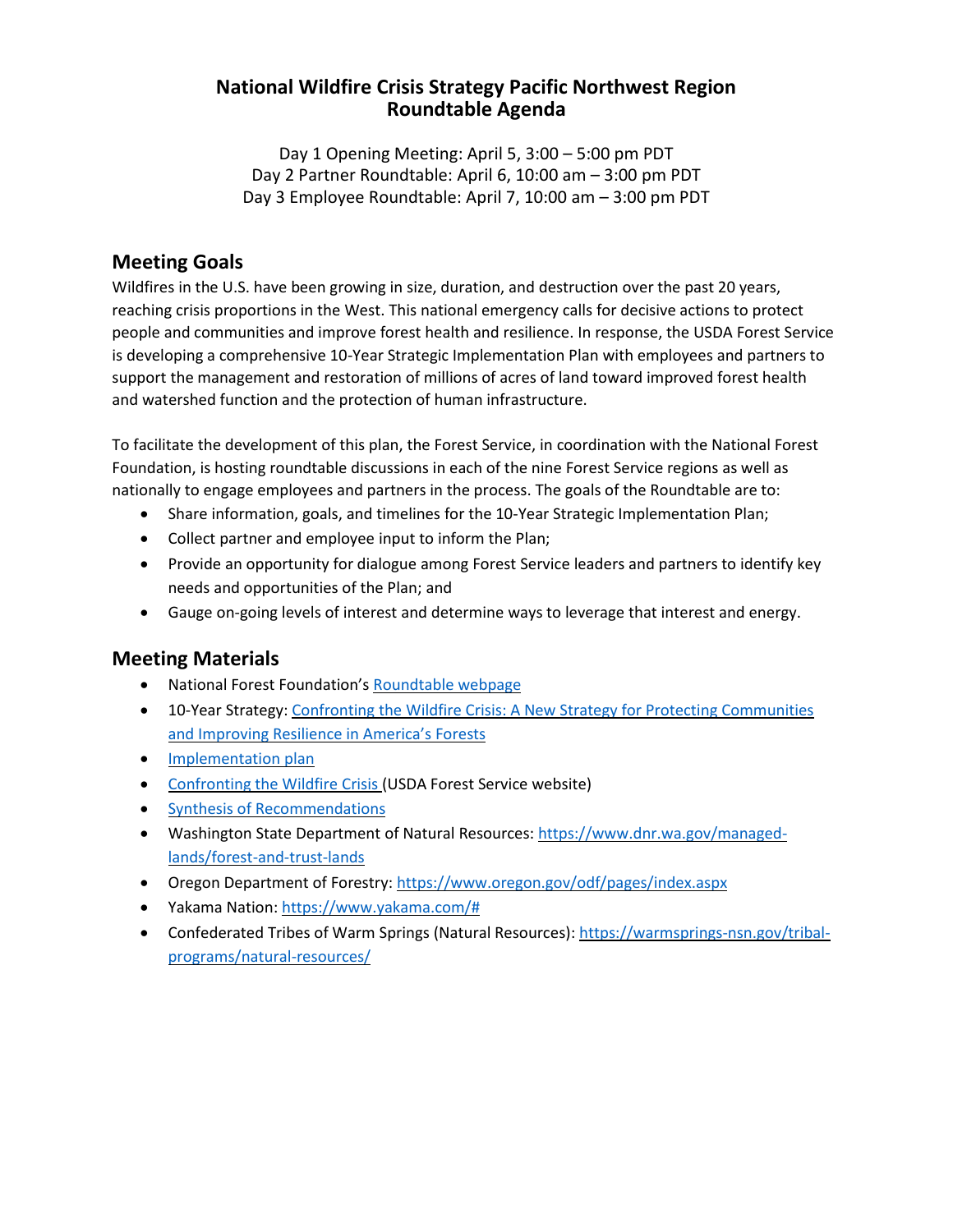| <b>TIME</b>             | <b>AGENDA ITEM</b>                                                                                                                                             | <b>PRESENTER</b>                                                                                                |
|-------------------------|----------------------------------------------------------------------------------------------------------------------------------------------------------------|-----------------------------------------------------------------------------------------------------------------|
| 3:00 pm<br>Pacific Time | <b>Welcome &amp; Introductions</b>                                                                                                                             | Karen DiBari, NFF<br>Facilitator                                                                                |
| 3:05                    | <b>Opening Remarks</b>                                                                                                                                         | Glenn Casamassa,<br><b>Pacific Northwest</b><br><b>Regional Forester</b>                                        |
|                         |                                                                                                                                                                | Paul Anderson, Pacific<br>Northwest Research<br><b>Station Director</b>                                         |
| 3:25                    | Partners in Leadership: Panel                                                                                                                                  | <b>Tribal and State</b><br>Leadership                                                                           |
|                         | George Geissler, WA State Forester                                                                                                                             |                                                                                                                 |
|                         | Cal Mukumoto, OR State Forester<br>$\bullet$                                                                                                                   |                                                                                                                 |
|                         | Phil Rigdon, Director of the Department of Natural<br>$\bullet$<br>Resources, Yakama Nation                                                                    |                                                                                                                 |
|                         | Robert (Bobby) Brunoe, General Manager of<br>$\bullet$<br>Natural Resources and Tribal Historic Preservation<br>Officer at Confederated Tribes of Warm Springs |                                                                                                                 |
|                         | Doug Grafe, Wildfire Programs Director, Oregon<br>Governor's Office                                                                                            |                                                                                                                 |
| 3:55                    | 10-year Strategic Implementation Plan overview                                                                                                                 | Jason Kuiken, Wildfire<br><b>Risk Reduction</b><br>Infrastructure Team<br>Deputy                                |
| 4:10                    | <b>Q&amp;A with all leaders</b>                                                                                                                                | Tribal, Regional, and<br><b>State Leadership</b>                                                                |
| 4:40                    | Recognizing what we've heard and overview of<br><b>Roundtables</b>                                                                                             | Rachel Neuenfeldt,<br><b>Collaboration Specialist,</b><br><b>Wildfire Risk Reduction</b><br>Infrastructure Team |
| 4:50                    | <b>Closing Remarks</b>                                                                                                                                         | Glenn Casamassa,<br><b>Pacific Northwest</b><br><b>Regional Forester</b>                                        |
| 4:55                    | <b>Next Steps</b>                                                                                                                                              | Karen DiBari, NFF<br>Facilitator                                                                                |
| 5:00 pm                 | Adjourn. Thank you for participating!                                                                                                                          |                                                                                                                 |

## **Day 1: Opening Meeting for All Invited Partners and Employees (April 5)**